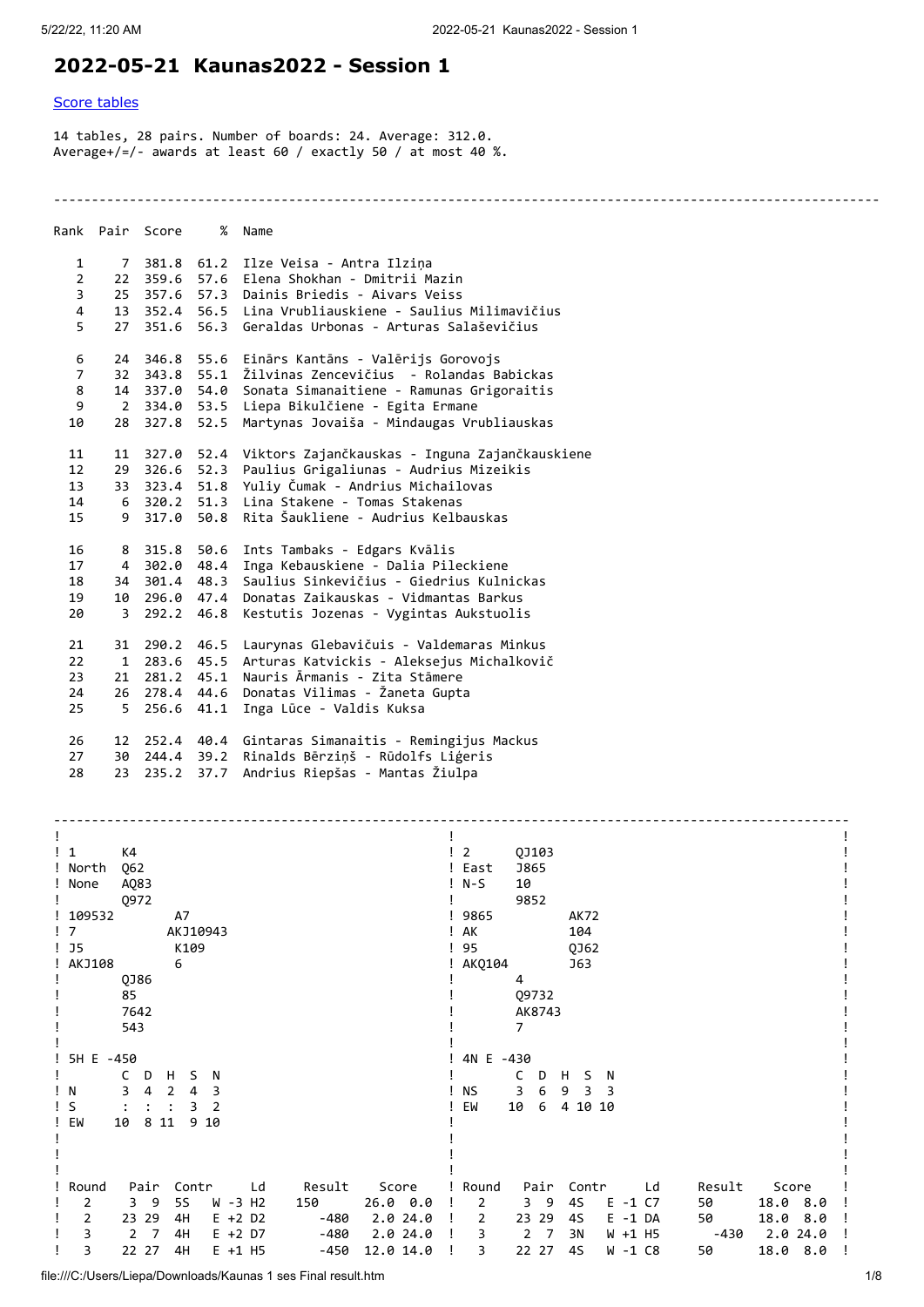| 5/22/22, 11:20 AM                                                                                                                                                                                                                                                                                                                                                                                                                                                                                                                                                            |                                                                                                                                                                                                                                                                                                                                                                                                                                                                           | 2022-05-21 Kaunas2022 - Session 1                                                                                                                                                                                                                                                                                                                                                                                                                                                                                                                                                                                                                                                                                                                                                                                                                     |
|------------------------------------------------------------------------------------------------------------------------------------------------------------------------------------------------------------------------------------------------------------------------------------------------------------------------------------------------------------------------------------------------------------------------------------------------------------------------------------------------------------------------------------------------------------------------------|---------------------------------------------------------------------------------------------------------------------------------------------------------------------------------------------------------------------------------------------------------------------------------------------------------------------------------------------------------------------------------------------------------------------------------------------------------------------------|-------------------------------------------------------------------------------------------------------------------------------------------------------------------------------------------------------------------------------------------------------------------------------------------------------------------------------------------------------------------------------------------------------------------------------------------------------------------------------------------------------------------------------------------------------------------------------------------------------------------------------------------------------------------------------------------------------------------------------------------------------------------------------------------------------------------------------------------------------|
| 4<br>$E + 1 D7$<br>Ţ<br>1 13 4H<br>21 33<br>4H<br>$E + 1 S6$<br>4<br>5<br>11 10<br>4H<br>$E + 1 D7$<br>5<br>$E + 1$ D6<br>31 30<br>4H<br>6 8<br>$E + 1 D7$<br>6<br>3H<br>26 28<br>$E + 1 C4$<br>6<br>4H<br>7<br>14 5<br>4H<br>$E = D6$<br>7<br>34 25<br>$E + 2 D2$<br>4H<br>8<br>12 4<br>$E + 1$ SQ<br>4H<br>8<br>32 24<br>3H<br>$E + 1$ D6                                                                                                                                                                                                                                  | $-450$ 12.0 14.0 !<br>-450<br>12.0 14.0<br>$\mathbf{I}$<br>-450<br>12.0 14.0<br>$\mathbf{I}$<br>-450<br>12.0 14.0<br>$\mathbf{I}$<br>23.0 3.0<br>-170<br>$\mathbf{I}$<br>$-450$<br>12.0 14.0<br>$\mathbf{I}$<br>-420<br>20.0 6.0<br>$\mathbf{I}$<br>-480<br>2.024.0<br>$\mathbf{I}$<br>$-450$ 12.0 14.0<br>$\mathbf{I}$<br>$-170$ 23.0 3.0<br>$\mathbf{I}$                                                                                                                | 4<br>1 13 4Hx S -1 CA<br>- 200<br>9.0 17.0 !<br>4<br>21 33<br>4S<br>W -1 D10<br>50<br>18.0 8.0<br>$\mathbf{I}$<br>11 10<br>4S<br>$E - 1 DK$<br>50<br>18.0<br>5<br>8.0<br>5<br>31 30<br>3Hx<br>$S = CA$<br>730<br>26.0<br>0.0<br>6 8<br>5.021.0<br>6<br>3N<br>$W = H5$<br>-400<br>26 28<br>18.0<br>8.0<br>4S<br>$E - 1$ C6<br>50<br>6<br>45<br>18.0 8.0<br>14 5<br>$W - 1$ H5<br>50<br>7<br>$\overline{7}$<br>34 25<br>$S - 2 CA$<br>0.026.0<br>4Hx<br>-500<br>12 4<br>3N<br>-400<br>8<br>$W = H5$<br>5.021.0<br>8<br>32 24<br>4Hx S -1 CK<br>-200<br>9.017.0                                                                                                                                                                                                                                                                                          |
| $\frac{1}{3}$<br>63<br>! South<br>J9852<br>! E-W<br>KJ9<br>Q92<br>! J105<br>Q9842<br>$!$ 01076<br>43<br>$\frac{1}{2}$ A2<br>76<br>10764<br><b>J853</b><br>AK7<br>AK<br>0108543<br>AK                                                                                                                                                                                                                                                                                                                                                                                         |                                                                                                                                                                                                                                                                                                                                                                                                                                                                           | $\frac{1}{4}$<br>A95<br>! West<br>9<br>! All<br>K954<br>Ţ<br><b>Q8542</b><br>$\mathsf{I}$ J<br>010762<br>! AJ105<br>K842<br>$!$ J82<br>AQ7<br>! AJ973<br>К<br>K843<br>Q763<br>1063<br>106                                                                                                                                                                                                                                                                                                                                                                                                                                                                                                                                                                                                                                                             |
| 6N S 990<br>CDHSN<br>9 12 10 8 12<br>ΝS<br>EW<br>$4 \quad 1$<br>$\overline{\mathbf{3}}$<br>5 1                                                                                                                                                                                                                                                                                                                                                                                                                                                                               |                                                                                                                                                                                                                                                                                                                                                                                                                                                                           | 5H W -650<br>C D H S N<br>$4$ $4$ $2$<br>ΝS<br>4<br>3<br>EW<br>9 9 11<br>9 10                                                                                                                                                                                                                                                                                                                                                                                                                                                                                                                                                                                                                                                                                                                                                                         |
| Round<br>Pair<br>Contr<br>Ld<br>$\overline{2}$<br>3 <sup>9</sup><br>5H<br>N -1 D7<br>23 29<br>$S - 2 C7$<br>$\overline{2}$<br>45<br>3<br>$2 \overline{7}$<br>$S = SJ$<br>4H<br>22 27<br>$S + 3 SJ$<br>3<br>3N<br>1 13<br>4N<br>$S + 2 C7$<br>4<br>4<br>$S = SJ$<br>21 33<br>6N<br>5<br>11 10<br>$S + 3$ H6<br>3N<br>5<br>31 30<br>$S + 3$ H6<br>3N<br>6 <sub>8</sub><br>6<br>6D<br>$S = H6$<br>6<br>26 28<br>4H<br>$N = C6$<br>$\overline{7}$<br>14 5<br>$S + 2 C4$<br>4N<br>34 25<br>$S + 3 SJ$<br>7<br>3N<br>12 4<br>8<br>6D<br>$N = S4$<br>8<br>32 24<br>4N<br>$N + 2 S4$ | Result<br>Score<br>$-50$<br>2.024.0<br>-100<br>0.026.0<br>$\mathbf{I}$<br>5.021.0<br>420<br>$\mathbf{I}$<br>14.0 12.0<br>490<br>$\mathbf{I}$<br>14.0 12.0<br>$\mathbf{I}$<br>490<br>26.0 0.0<br>$\mathbf{I}$<br>990<br>14.0 12.0<br>490<br>$\mathbf{I}$<br>14.0 12.0<br>490<br>920<br>$23.0$ $3.0$<br>Ţ<br>5.0 21.0<br>420<br>$\mathbf{I}$<br>14.0 12.0<br>490<br>$\perp$<br>490<br>14.0 12.0<br>Ţ<br>23.0 3.0<br>920<br>$\mathbf{I}$<br>14.0 12.0<br>490<br>$\mathbf{I}$ | ! Round<br>Pair Contr<br>Result<br>Ld<br>Score<br>$\mathbf{1}$<br>4 1 1<br>3N<br>W +1 C4<br>$-630$<br>7.0 19.0<br>÷<br>24 31<br>4H<br>$E - 1$ D6<br>100<br>21.0 5.0<br>1<br>$3 \quad 8$<br>4H<br>2.024.0<br>3<br>W +1 D4<br>-650<br>23 28<br>3<br>4H<br>$E = D6$<br>-620<br>12.0 14.0<br>2 14<br>4H<br>21.0<br>4<br>W -1 D4<br>100<br>5.0<br>22 34<br>4H<br>5.0<br>4<br>$E - 1$ D6<br>100<br>21.0<br>5<br>1 12<br>W +1 D4<br>7.0 19.0<br>3N<br>-630<br>$\mathbf{I}$<br>21 32<br>W +1 S9<br>$-650$<br>5<br>4H<br>2.024.0<br>Ţ<br>10 9<br>W -1 S5<br>4H<br>100<br>21.0 5.0<br>6<br>6<br>30 29<br>4H<br>$W = C2$<br>-620<br>12.0 14.0<br>$-650$<br>7<br>7 6<br>4H<br>W +1 C8<br>2.024.0<br>27 26<br>4H<br>$E - 2$ D6<br>200<br>$26.0\quad 0.0$<br>7<br>13 5<br>3N<br>8<br>$E = H3$<br>-600<br>16.0 10.0<br>33 25 4S<br>$E = S3$<br>$-620$ 12.0 14.0<br>8 |
| 654<br>! 5<br>! North<br>J107<br>$!$ N-S<br>A5<br>0J1042<br>! 10987<br>KQ2<br>! 5432<br><b>AK98</b><br>! J32<br>K10974<br>$\mathsf{A}9$<br>8<br>AJ3<br>Q6<br>Q86<br>K7653                                                                                                                                                                                                                                                                                                                                                                                                    |                                                                                                                                                                                                                                                                                                                                                                                                                                                                           | QJ9762<br>$\frac{1}{6}$<br>! East<br>A76<br>$! E-W$<br>84<br>108<br>! A1085<br>$- - -$<br>$\frac{1}{2}$ 32<br><b>J105</b><br>$\frac{1}{2}$ 93<br>AQ1065<br>! J9762<br>AKQ43<br>K43<br>KQ984<br>KJ72<br>5                                                                                                                                                                                                                                                                                                                                                                                                                                                                                                                                                                                                                                              |
| 2H E -110<br>C<br>D<br>H<br>S.<br>N<br>5<br>5 <sub>6</sub><br>8<br>N<br>$\overline{7}$<br>S<br>$\ddot{\cdot}$<br>4<br>5<br>$\ddot{\cdot}$<br>58<br>8<br>EW<br>$\overline{7}$<br>5                                                                                                                                                                                                                                                                                                                                                                                            |                                                                                                                                                                                                                                                                                                                                                                                                                                                                           | ! 4Sx S -100<br>$C$ D<br>H S N<br>3 <sub>5</sub><br>99<br>N<br>6<br>S<br>$\ddot{\cdot}$<br>$\ddot{\phantom{a}}$<br>8<br>$\cdot$ :<br>10 8<br>EM<br>4<br>3<br>7                                                                                                                                                                                                                                                                                                                                                                                                                                                                                                                                                                                                                                                                                        |
| Pair Contr<br>Round<br>Ld                                                                                                                                                                                                                                                                                                                                                                                                                                                                                                                                                    | Result<br>Score                                                                                                                                                                                                                                                                                                                                                                                                                                                           | ! Round<br>Pair Contr<br>Ld<br>Result<br>Score                                                                                                                                                                                                                                                                                                                                                                                                                                                                                                                                                                                                                                                                                                                                                                                                        |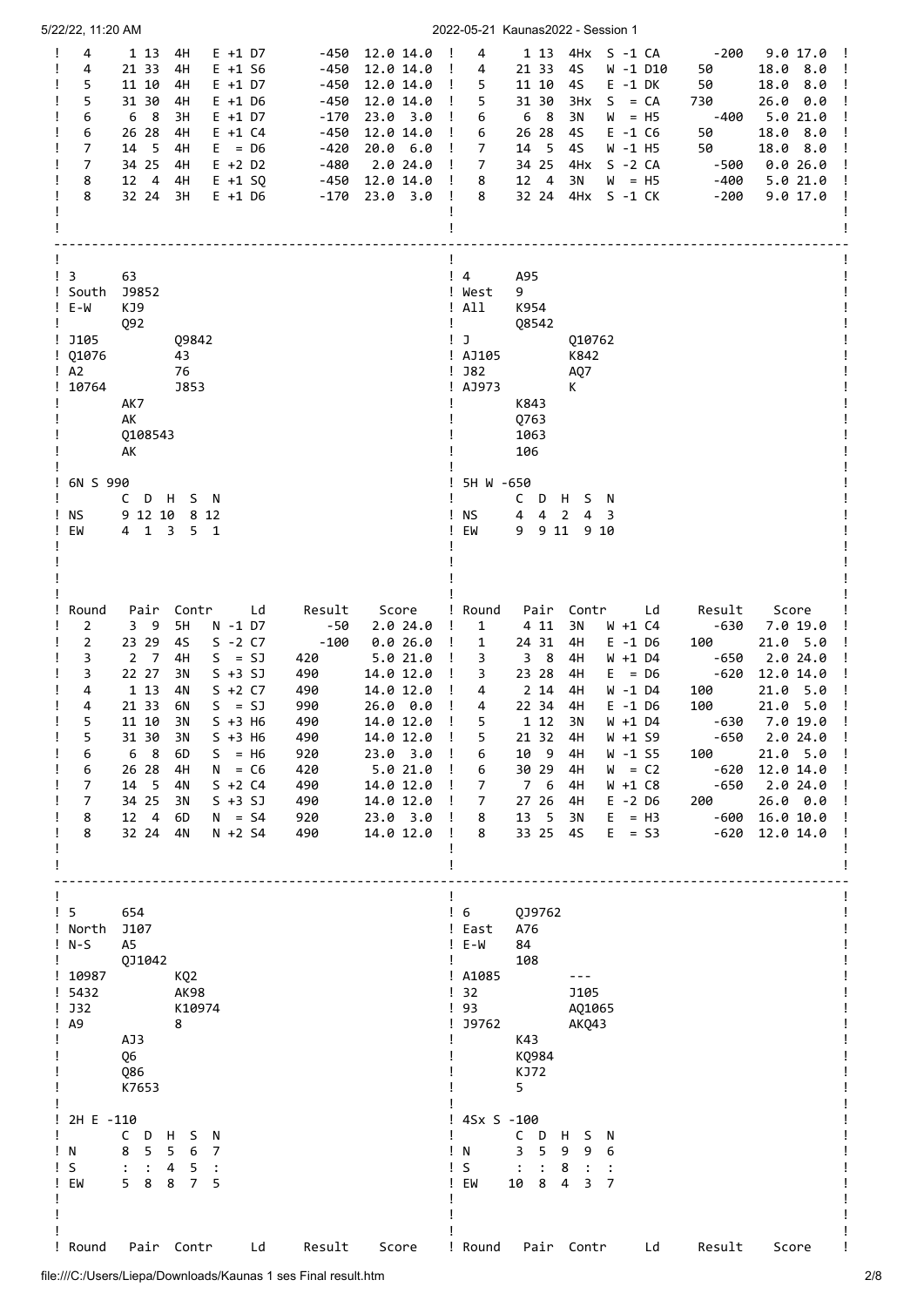| 5/22/22, 11:20 AM                                                                                                                                                                                                                                                                                                                                                                                                                                                                                                                 |                                                                                                                                                                                                                                                                                                                                                                                                                                                                                                                            | 2022-05-21 Kaunas2022 - Session 1                                                                                                                                                                                                                                                                                                                                                                                                                                                                                                                                                                                                                                                                                                                                                                                                                                                                                  |
|-----------------------------------------------------------------------------------------------------------------------------------------------------------------------------------------------------------------------------------------------------------------------------------------------------------------------------------------------------------------------------------------------------------------------------------------------------------------------------------------------------------------------------------|----------------------------------------------------------------------------------------------------------------------------------------------------------------------------------------------------------------------------------------------------------------------------------------------------------------------------------------------------------------------------------------------------------------------------------------------------------------------------------------------------------------------------|--------------------------------------------------------------------------------------------------------------------------------------------------------------------------------------------------------------------------------------------------------------------------------------------------------------------------------------------------------------------------------------------------------------------------------------------------------------------------------------------------------------------------------------------------------------------------------------------------------------------------------------------------------------------------------------------------------------------------------------------------------------------------------------------------------------------------------------------------------------------------------------------------------------------|
| $\mathbf{1}$<br>$S - 2 DJ$<br>4 11 4C<br>$E - 1 C3$<br>1<br>24 31<br>4H<br>3<br>3 8<br>3H<br>$E = C7$<br>3<br>23 28<br>$W = DA$<br>зн<br>$S - 2 S9$<br>4<br>2 14<br>4C<br>22 34<br>4<br>2H<br>$W = CQ$<br>5<br>1 12<br>3H<br>$E - 1 C5$<br>5<br>21 32<br>3D<br>$E = C5$<br>$S - 2 DJ$<br>10<br>- 9<br>4C<br>6<br>30 29<br>$E + 2 C3$<br>6<br>1D<br>7<br>7 6<br>1N<br>$E - 1 C5$<br>$\overline{7}$<br>27 26<br>$E + 1 C5$<br>1D<br>$\overline{\phantom{0}}$<br>$N = SK$<br>8<br>13<br>2C<br>33 25<br>8<br>3H<br>$W = D2$           | -200<br>2.024.0<br>$\mathbf{I}$<br>22.04.0<br>50<br>$\mathbf{I}$<br>$-140$<br>8.018.0<br>- 1<br>$-140$<br>8.0 18.0<br>$\mathbf{I}$<br>$-200$<br>2.024.0<br>$\mathbf{I}$<br>$-110$<br>14.0 12.0<br>$\mathbf{I}$<br>50<br>22.04.0<br>$\cdot$ !<br>$-110$<br>14.0 12.0<br>- 1<br>-200<br>2.024.0<br>$\mathbf{I}$<br>14.0 12.0<br>$-110$<br>$\mathbf{I}$<br>22.04.0<br>50<br>$\mathbf{I}$<br>$-90$<br>18.0 8.0<br>- 1<br>26.0 0.0<br>90 —<br>$\cdot$ !<br>$-140$<br>8.018.0                                                    | 1<br>4 11 5C<br>$E - 1$ HK<br>13.0 13.0 !<br>100<br>4Sx<br>$\mathbf{1}$<br>24 31<br>$N = CA$<br>590<br>$24.8$ 1.2 !<br>38<br>4C<br>$E = HK$<br>$-130$<br>2.2 23.8<br>3<br>$-130$<br>2.2 23.8<br>3<br>23 28<br>зс<br>$E + 1$ HK<br>2 14<br>5C<br>$E - 1 C5$<br>13.0 13.0<br>4<br>100<br>22 34<br>5Cx<br>$E - 2$ HK<br>500<br>21.6 4.4<br>4<br>5<br>1 12<br>4H<br>$S - 2 D3$<br>$-100$<br>7.6 18.4<br>5<br>21 32<br>$E = S3$<br>$-130$<br>2.2 23.8<br>4C<br>10 9<br>6<br>5C<br>$E - 1$ HK<br>13.0 13.0<br>100<br>30 29<br>6C<br>W -2 HK<br>200<br>6<br>18.4 7.6<br>7 6<br>4H <sub>x</sub><br>7<br>$S = D3$<br>590<br>24.8 1.2<br>27 26<br><b>5S</b><br>N -2 CA<br>$-100$<br>7.6 18.4<br>$\overline{7}$<br>13 5<br>5C<br>8<br>$E - 2$ HK<br>200<br>18.4 7.6<br>33 25<br>$\mathbf{I}$<br>8<br>$A - / A + 10.4 15.6$                                                                                                    |
| $\frac{1}{2}$<br>KQJ107<br>! South<br>Q9432<br>! All<br>6<br>63<br>Ţ<br>$!$ A83<br>654<br>$!$ K5<br>A7<br>! K753<br>J1084<br>! K987<br>A1054<br>92<br>J1086<br>AQ92<br>QJ2                                                                                                                                                                                                                                                                                                                                                        |                                                                                                                                                                                                                                                                                                                                                                                                                                                                                                                            | $\frac{1}{8}$<br>AJ4<br>! West<br>8<br>A7532<br>! None<br>01053<br>! 10962<br>85<br>!10532<br>AKQ9<br>!  J108<br>K96<br>$!$ A6<br>J972<br>KQ73<br>J764<br>Q4<br>K84                                                                                                                                                                                                                                                                                                                                                                                                                                                                                                                                                                                                                                                                                                                                                |
| 2S S 110<br>C<br>D H<br>S N<br>5<br>ΝS<br>5<br>8<br>8<br>6<br>8<br>5 <sup>1</sup><br>EW<br>8<br>5<br>$\overline{7}$                                                                                                                                                                                                                                                                                                                                                                                                               |                                                                                                                                                                                                                                                                                                                                                                                                                                                                                                                            | 2N N 120<br>$C$ D<br>H<br>S.<br>- N<br>! NS<br>9<br>8<br>6<br>8<br>8<br>Ε<br>$\overline{4}$<br>4<br>7<br>5<br>5<br>W<br>$\ddot{\phantom{a}}$<br>3<br>$\ddot{\cdot}$                                                                                                                                                                                                                                                                                                                                                                                                                                                                                                                                                                                                                                                                                                                                                |
| Round<br>Pair Contr<br>Ld<br>5 12<br>1N<br>$E + 2 D2$<br>1<br>$3Hx$ S = D2<br>$\mathbf{1}$<br>25 32<br>2<br>N -2 CA<br>4 10<br>4Hx<br>$\overline{2}$<br>24 30<br>$N + 2 D4$<br>2H<br>$N = DJ$<br>4<br>$3 \overline{7}$<br>2H<br>23 27<br>4<br>2D<br>W -1 SK<br>5<br>2 1 3<br>3H<br>$N = HA$<br>5<br>22 33<br>$N - 1$ $DJ$<br>зн<br>$1\,$ $11$<br>6<br>3H<br>$S = D3$<br>21 31<br>6<br>1N<br>$E = HJ$<br>9 8<br>7<br>1N<br>$E + 1 H$<br>7<br>29 28<br>3Hx<br>$S = D7$<br>14 6<br>$S - 2 SA$<br>8<br>4H<br>8<br>34 26 2H<br>N +1 D6 | Result<br>Score<br>$-150$<br>4.0 22.0<br>$\mathbf{I}$<br>730<br>25.0 1.0<br>$\mathbf{I}$<br>- 500<br>0.0 26.0<br>$\mathbf{I}$<br>22.04.0<br>170<br>$\mathbf{I}$<br>110<br>14.0 12.0<br>$\mathbf{I}$<br>100<br>12.0 14.0<br>$\mathbf{I}$<br>140<br>18.0 8.0<br>$\mathbf{I}$<br>$-100$<br>8.0 18.0<br>$\cdot$ !<br>140<br>18.0 8.0<br>$\mathbf{I}$<br>$-90$<br>10.0 16.0<br>$\mathbf{I}$<br>$-120$<br>6.0 20.0<br>$\mathbf{I}$<br>730<br>25.0 1.0<br>$\mathbf{I}$<br>$-200$<br>2.0 24.0<br>$\mathbf{I}$<br>18.0 8.0 !<br>140 | ! Round<br>Pair<br>Contr<br>Ld<br>Score<br>Result<br>5 <sub>12</sub><br>1 <sub>N</sub><br>$\mathbf{1}$<br>$E - 1$ H4<br>50<br>11.0 15.0<br>$\mathbf{1}$<br>25 32<br>3Hx E -1 DO<br>100<br>$17.0$ $9.0$<br>$= DJ$<br>4 10<br>S.<br>120<br>$21.0 5.0$ !<br>2<br>2N<br>24 30<br>$= C2$<br>90<br>14.0 12.0 !<br>1 <sub>N</sub><br>N<br>2<br><b>2S</b><br>$S - 1$ H5<br>4.0 22.0<br>$3 \quad 7$<br>$-50$<br>4<br>$\mathbf{I}$<br>23 27<br>4<br>2H<br>W -1 DA<br>50<br>11.0 15.0 !<br>2 1 3<br>5<br>2N<br>$S = S10$<br>120<br>21.0 5.0<br>22 33<br>5<br>$S - 1$ H5<br>4.0 22.0<br>3N<br>-50<br>6<br>1 1 1<br>$S - 1 S2$<br>4.0 22.0<br>2N<br>-50<br>21 31<br>$S = H2$<br>$26.0\quad 0.0$<br>6<br>3N<br>400<br>9 8<br>3N<br>$S - 1 S10$<br>$-50$<br>4.0 22.0<br>7<br>29 28<br>$S - 1$ H2<br>$-50$<br>4.0 22.0<br>7<br>2N<br>14 6<br>$N + 1 HA$<br>24.0 2.0<br>8<br>2N<br>150<br>100<br>34 26 2Hx E -1 DQ<br>8<br>17.0 9.0 |
| $\frac{1}{9}$<br>AQ72<br>! North K10<br>! E-W<br>AKQ986<br>6<br>! KJ108<br>543<br>$\mathsf{A}3$<br>Q64<br>$!$ J1043<br>$7^{\circ}$<br>$!$ AQ4<br>J109753<br>96<br>J98752<br>52<br>K82                                                                                                                                                                                                                                                                                                                                             |                                                                                                                                                                                                                                                                                                                                                                                                                                                                                                                            | ! 10<br>A1053<br>! East<br>Q732<br>! All<br>932<br>83<br>Ţ<br>! KJ98<br><b>Q64</b><br>! K4<br>85<br>!104<br>K85<br>! QJ975<br>AK1042<br>72<br>AJ1096<br>AQJ76<br>6                                                                                                                                                                                                                                                                                                                                                                                                                                                                                                                                                                                                                                                                                                                                                 |
| 3Dx N -100<br>C D H S N<br><b>NS</b><br>8<br>8<br>7 7<br>4<br>4<br>5 <sub>1</sub><br>5<br>Е<br>74<br>Ţ<br>! W<br>5:<br>6:<br>9                                                                                                                                                                                                                                                                                                                                                                                                    |                                                                                                                                                                                                                                                                                                                                                                                                                                                                                                                            | ! 5Cx E 500<br>CDHSN<br>4 10 10 4<br>! NS<br>- 4<br>! E<br>9 3 3 8<br>6<br>! W<br>$1 - 1 - 1$<br>7:                                                                                                                                                                                                                                                                                                                                                                                                                                                                                                                                                                                                                                                                                                                                                                                                                |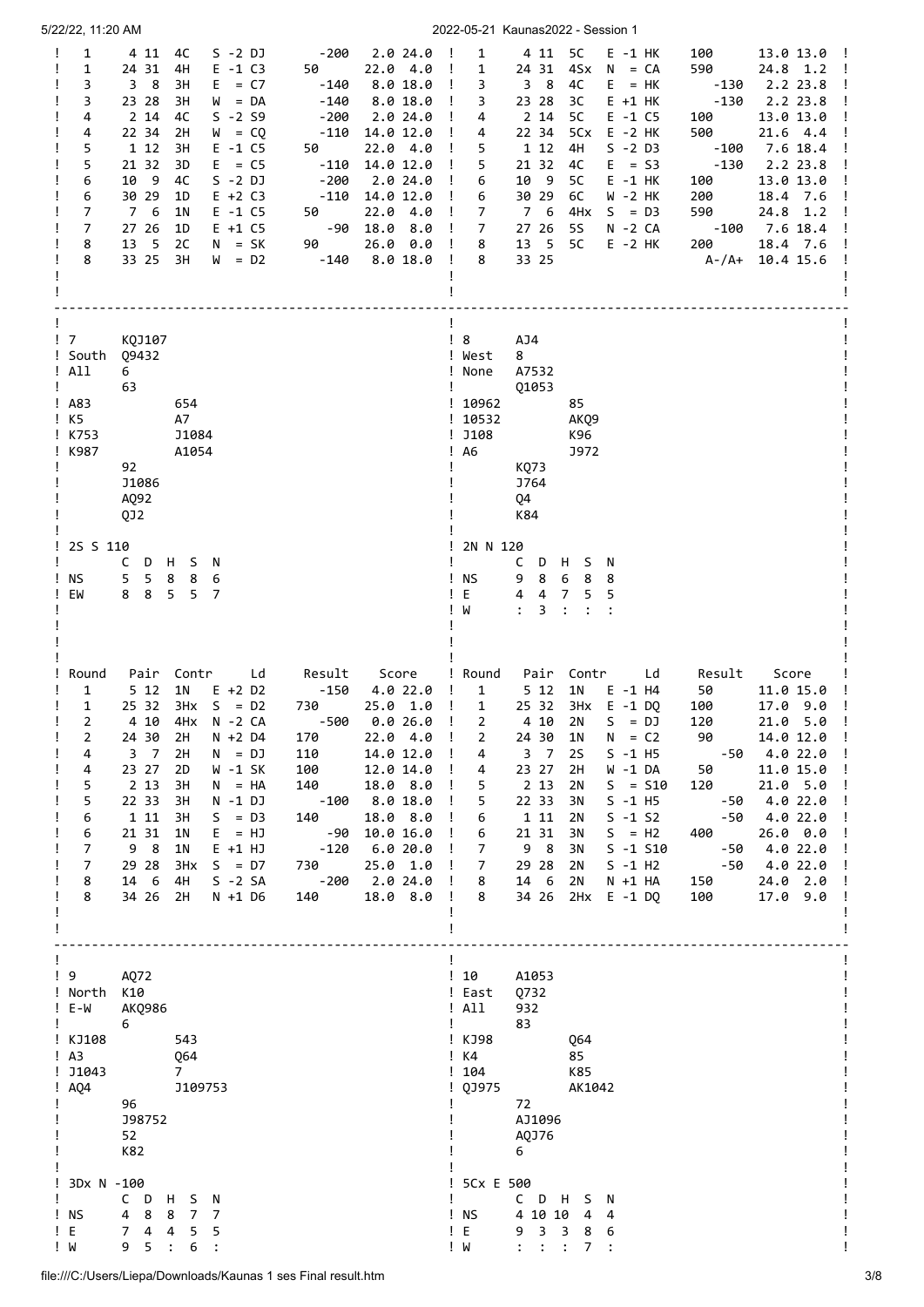| Round<br>Pair Contr Ld Result Score<br>$-50$ 15.0 11.0<br>$\mathbf{1}$<br>5 12<br>2S<br>N -1 D7<br>$\perp$<br>$\mathbf{1}$<br>25 32<br>4H<br>N -1 D2<br>$-50$<br>15.0 11.0<br>Ţ<br>$\overline{2}$<br>4 10<br>4H<br>$S - 1 DJ$<br>-50 15.0 11.0<br>$\perp$<br>420<br>$\overline{2}$<br>24 30<br>$S = DJ$<br>$26.0\quad 0.0$<br>4H<br>$\mathbf{I}$<br>4<br>3 7<br>3Nx<br>$S - 1 S8$<br>$-100$<br>5.0 21.0<br>$\mathbf{I}$<br>$-100$ 5.0 21.0<br>4<br>23 27<br>4D<br>N -2 CJ<br>$\mathbf{I}$<br>5<br>90<br>2 <sub>13</sub><br>20.0 6.0<br>2D<br>$N = CJ$<br>Ţ<br>$-50$ 15.0 11.0<br>5<br>22 33<br>3N<br>N -1 S6<br>$\mathbf{I}$<br>6<br>22.04.0<br>1 11<br>$N = S2$<br>110<br>3D<br>Ţ<br>6<br>21 31<br>$-100$ 5.0 21.0<br>4H<br>$S - 2 HA$<br>$\mathbf{I}$<br>$\overline{7}$<br>300<br>24.0 2.0<br>98<br>2N<br>W -3 DA<br>$\mathbf{I}$<br>$\overline{7}$<br>29 28<br>3Dx<br>N -1 CJ<br>$-100$ 5.0 21.0<br>$\mathbf{I}$<br>8<br>14 6<br>4H<br>N -2 DJ<br>8<br>34 26 4H<br>$S - 2 HA$                                                                            | ! Round<br>Pair Contr Ld Result Score<br>$W = H2$ $-140$ $3.0$ 23.0<br>1<br>6 13 3S<br>26 33<br>$-100$<br>$\mathbf{1}$<br>3H<br>8.0 18.0<br>N -1 CQ<br>$\overline{2}$<br>511<br>170<br>3H<br>$S + 1 D10$<br>19.0 7.0<br>$-110$<br>$\overline{2}$<br>25 31<br>3C<br>$E = HA$<br>6.0 20.0<br>3<br>4 9<br>$4Hx$ S = CQ<br>790<br>$24.0$ $2.0$<br>3<br>24 29 4Hx $S = CQ$<br>790<br>24.0 2.0<br>5<br>3 14<br>3H<br>$S = CQ$<br>140<br>16.0 10.0<br>$-200$ $0.026.0$<br>5<br>23 34 4Hx S -1 CQ<br>2 12<br>3H<br>$S + 1 CO$<br>170<br>19.0 7.0<br>6<br>22 32 4Hx S = D10<br>790<br>24.0 2.0<br>6<br>$-140$ 3.0 23.0<br>$\overline{7}$<br>10 1<br>- 3S<br>$W = H2$<br>30 21<br>100<br>12.0 14.0<br>$\overline{7}$<br>4C<br>E -1 HA<br>8 7<br>$E - 1 S7$<br>12.0 14.0<br>8<br>4C<br>100<br>100<br>28 27 3S<br>8<br>$E - 1$ C6<br>12.0 14.0      |
|-------------------------------------------------------------------------------------------------------------------------------------------------------------------------------------------------------------------------------------------------------------------------------------------------------------------------------------------------------------------------------------------------------------------------------------------------------------------------------------------------------------------------------------------------------------------------------------------------------------------------------------------------------------------------------------------------------------------------------------------------------------------------------------------------------------------------------------------------------------------------------------------------------------------------------------------------------------------------------------------------------------------------------------------------------------|-----------------------------------------------------------------------------------------------------------------------------------------------------------------------------------------------------------------------------------------------------------------------------------------------------------------------------------------------------------------------------------------------------------------------------------------------------------------------------------------------------------------------------------------------------------------------------------------------------------------------------------------------------------------------------------------------------------------------------------------------------------------------------------------------------------------------------------------|
| ! 11<br>A<br>! South AK85<br>! None<br>Q654<br>10764<br>$\frac{1}{2}$ Q7642<br>K9 I<br>$\frac{1}{63}$<br>QJ10<br>J9872<br>! K<br>! 109832 AK5<br>J10853<br>9742<br>A103<br>J.<br>! 4H S 420<br>C D H S N<br>6 8 10 7 7<br>! NS<br>7 5 3<br>6 5<br>! EW                                                                                                                                                                                                                                                                                                                                                                                                                                                                                                                                                                                                                                                                                                                                                                                                      | $\frac{1}{2}$<br>AQ5<br>! West<br>04<br>$!$ N-S<br>AKJ4<br>$\mathbf{I}$ and $\mathbf{I}$<br>10643<br>! 8763<br>J109<br>! 1087<br>K652<br>105<br>! 987<br>! K92<br>0J75<br><b>The Contract</b><br>K42<br>AJ93<br>0632<br>A8<br>! 6D N 1370<br>C D H S N<br>10 12 10 11 10<br>NS to the NS of the NS of the NS of the NS of the NS of the NS of the NS of the NS of the NS of the NS of the N<br>Ţ.<br>EW 3 1 2 2 2                                                                                                                                                                                                                                                                                                                                                                                                                       |
| Round<br>Pair<br>Contr<br>Ld<br>Result<br>Score<br>$\mathbf{1}$<br>6 13<br>1N<br>$N = D9$<br>90<br>19.0 7.0<br>$\mathbf{I}$<br>26 33<br><b>2S</b><br>-50<br>8.018.0<br>$\mathbf{1}$<br>N -1 CA<br>Ţ<br>$\overline{2}$<br>511<br>5D<br>$S - 4$ H <sub>6</sub><br>$-200$<br>2.024.0<br>Ţ<br>$\overline{2}$<br>25 31<br>1N<br>$N = CA$<br>90<br>19.0 7.0<br>Ţ<br>3<br>0.026.0<br>4<br>$^{\circ}$<br>4H <sub>x</sub><br>N -2 CA<br>-300<br>$\mathbf{I}$<br>3<br>24 29<br>2C<br>W -1 HK<br>50<br>14.0 12.0<br>5<br>3 <sub>14</sub><br>-50<br>8.018.0<br>1N<br>$N - 1$ HQ<br>5<br>23 34<br>3H<br>$S = C10$<br>140<br>22.04.0<br>Ţ<br>2 <sub>12</sub><br>$-50$<br>8.018.0<br>6<br>3D<br>$N - 1$ HQ<br>Ţ<br>6<br>22 32<br>3Dx<br>$E - 4 CJ$<br>800<br>26.0 0.0<br>$\overline{7}$<br>Ţ<br>10 1<br>2Dx<br>180<br>24.0 2.0<br>$N = CA$<br>$\overline{7}$<br>30 21<br><b>2S</b><br>$E - 1 CJ$<br>50<br>14.0 12.0<br>$\mathbf{I}$<br>8<br>8 7<br>2C<br>50<br>W -1 SA<br>14.0 12.0<br>$\mathbf{I}$<br>8<br>28 27<br><b>2S</b><br>N -2 HQ<br>$-100$<br>4.0 22.0<br>$\perp$ | ! Round<br>Pair<br>Contr<br>Ld<br>Result<br>Score<br>1<br>6 13<br>$S + 1 S8$<br>630<br>6.020.0<br>3N<br>$\mathbf{1}$<br>26 33<br>$N + 2 SJ$<br>3N<br>660<br>17.0 9.0<br>2<br>511<br>3N<br>$N + 1 C5$<br>630<br>6.0 20.0<br>2<br>$N + 2 S2$<br>25 31<br>3N<br>660<br>$17.0$ $9.0$<br>$N + 2 H2$<br>3<br>4 9<br>3N<br>660<br>17.0 9.0<br>24 29<br>$N + 3 H2$<br>3<br>3N<br>690<br>25.0 1.0<br>5<br>$N + 1 SJ$<br>3 14<br>3N<br>630<br>6.020.0<br>5<br>23 34<br>3N<br>$N + 2 H2$<br>660<br>17.0 9.0<br>2 1 2<br>$N + 3 C5$<br>6<br>3N<br>690<br>25.0 1.0<br>22 32<br>3N<br>$N + 1 C5$<br>630<br>6.0 20.0<br>6<br>$N - 1 SJ$<br>7<br>10 1<br>6N<br>$-100$<br>0.026.0<br>$\overline{7}$<br>30 21<br>$S + 2 S3$<br>17.0 9.0<br>3N<br>660<br>N +1 C5<br>8<br>8 7<br>3N<br>630<br>6.0 20.0<br>28 27<br>8<br>3N<br>$N + 2 SJ$<br>660<br>17.0 9.0 |
| !13<br>K <sub>2</sub><br>! North<br>Q95<br>! All<br>3<br>$\mathbf{I}$<br>KQ97652<br>Ţ<br>! 98<br>643<br>$\frac{1}{32}$<br>AK1084<br>! 01098765<br>KJ4<br>$!$ A10<br>84<br>AQJ1075<br>L<br><b>J76</b><br>A2<br>J3<br>! 3S N 140                                                                                                                                                                                                                                                                                                                                                                                                                                                                                                                                                                                                                                                                                                                                                                                                                              | $\frac{1}{2}$<br>K<br>! East<br>10652<br>! None<br>K764<br>9843<br>! 109632<br>A0754<br>! AKQJ7<br>$\sim$ $ \sim$<br>$\frac{1}{2}$<br>103<br>$\overline{2}$<br>AK10765<br>Ţ.<br>J8<br>9843<br>AJ985<br>QJ<br>! 5S E -450                                                                                                                                                                                                                                                                                                                                                                                                                                                                                                                                                                                                                |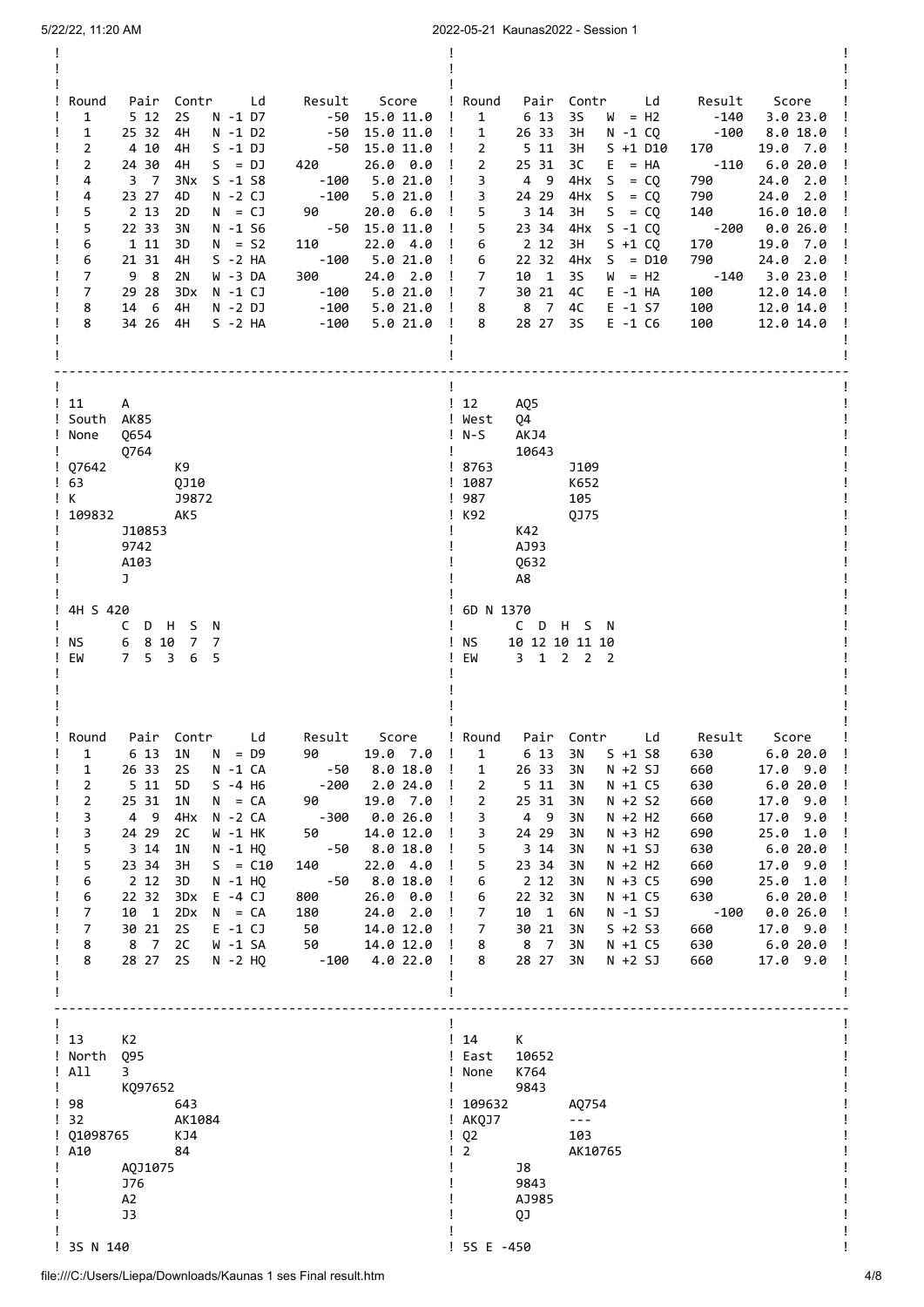| 5/22/22, 11:20 AM                                                                                                                     |                                                                                                                                                                                                                                                                                                                                                                                                                                                                                                                                                                                                                                                                                                                                                                                                                                                                                                                                                                                   | 2022-05-21 Kaunas2022 - Session 1                                                                                                                                                                                                                                                                                                                                                                                                                                                                                                                                                                                                                                                                                                                                                                                                                                                               |
|---------------------------------------------------------------------------------------------------------------------------------------|-----------------------------------------------------------------------------------------------------------------------------------------------------------------------------------------------------------------------------------------------------------------------------------------------------------------------------------------------------------------------------------------------------------------------------------------------------------------------------------------------------------------------------------------------------------------------------------------------------------------------------------------------------------------------------------------------------------------------------------------------------------------------------------------------------------------------------------------------------------------------------------------------------------------------------------------------------------------------------------|-------------------------------------------------------------------------------------------------------------------------------------------------------------------------------------------------------------------------------------------------------------------------------------------------------------------------------------------------------------------------------------------------------------------------------------------------------------------------------------------------------------------------------------------------------------------------------------------------------------------------------------------------------------------------------------------------------------------------------------------------------------------------------------------------------------------------------------------------------------------------------------------------|
| C<br>! NS<br>9<br>EM                                                                                                                  | D<br>H S<br>N<br>$\overline{3}$<br>6<br>9<br>$\overline{7}$<br>3 9 6 3<br>3<br>$\mathbf{I}$                                                                                                                                                                                                                                                                                                                                                                                                                                                                                                                                                                                                                                                                                                                                                                                                                                                                                       | D<br>S<br>N<br>C<br>H.<br>3<br>6<br>0<br>! N<br>0<br>0<br>S<br>5:<br>$\mathbf{1}$<br>6 11 11 8<br>EW<br>10                                                                                                                                                                                                                                                                                                                                                                                                                                                                                                                                                                                                                                                                                                                                                                                      |
| Round<br>1<br>1<br>2<br>2<br>3<br>3<br>4<br>4<br>6<br>6<br>7<br>$\overline{7}$<br>8<br>8                                              | Pair<br>Contr<br>Ld<br>Result<br>Score<br>7 14<br>3S<br>21.0 5.0<br>$S + 2 D10$<br>200<br>$\mathbf{I}$<br>27 34<br>$S - 1$ H3<br>$-100$<br>8.018.0<br>45<br>$\mathbf{I}$<br>6 12<br>5Dx<br>W -1 SK<br>200<br>21.0 5.0<br>$\mathbf{I}$<br>26 32<br>4D<br>$E - 1 CJ$<br>100<br>12.0 14.0<br>$\mathbf{I}$<br>5 10<br>зс<br>$N = HA$<br>110<br>14.0 12.0<br>$\mathbf{I}$<br>$-130$<br>3.023.0<br>25 30<br>4D<br>$W = SK$<br>$\mathbf{I}$<br>4 8<br>170<br>16.0 10.0<br>3S<br>$S +1 H3$<br>- !<br>200<br>24 28<br>3S<br>$S + 2$ H <sub>2</sub><br>21.0 5.0<br>$\mathbf{I}$<br>$S - 1$ H3<br>8.018.0<br>3 13<br>4S<br>$-100$<br>$\mathbf{I}$<br>23 33<br>4D<br>$W = SK$<br>$-130$<br>3.023.0<br>$\mathbf{I}$<br>$-200$<br>11 2<br>5C<br>$N - 2 HA$<br>0.026.0<br>- 1<br>31 22<br>$S - 1$ H3<br>- 4S<br>$-100$<br>8.0 18.0<br>$\mathbf{I}$<br>9 <sub>1</sub><br>3S<br>$S + 3$ D8<br>$26.0\quad 0.0$<br>230<br>$\mathbf{I}$<br>29 21<br>200<br>4Dx<br>21.0 5.0<br>W -1 SK<br>$\mathbf{I}$ | ! Round<br>Pair Contr<br>Result<br>Score<br>Ld<br>$\mathbf{1}$<br>7 14 4S<br>$E + 3$ H8<br>$-510$<br>10.0 16.0<br>$\mathbf{1}$<br>27 34 5S<br>$E + 2$ H8<br>$-510$<br>10.0 16.0<br>6 12 4S<br>$E + 2 DA$<br>-480<br>16.0 10.0<br>$\mathbf{2}$<br>26 32<br>$E + 1 S4$<br>$\overline{2}$<br>6S<br>$-1010$<br>1.0 25.0<br>3<br>5 10 6S<br>23.0<br>$E - 1 DA$<br>50<br>3.0<br>$E - 1 DA$<br>50<br>23.0 3.0<br>3<br>25 30<br>6S<br>$E + 3$ H9<br>4 8<br>4S<br>$-510$<br>10.0 16.0<br>4<br>E<br>$-450$<br>18.0 8.0<br>24 28<br>-5S<br>$= DA$<br>4<br>3 13 6S<br>$E + 1 CQ$<br>1.0 25.0<br>6<br>$-1010$<br>23 33<br>4S<br>$E + 3 CQ$<br>$-510$<br>10.0 16.0<br>6<br>7<br>11 2<br><b>5S</b><br>$E + 2 CQ$<br>$-510$<br>10.0 16.0<br>$\overline{7}$<br>31 22 6S<br>-980<br>$E = DA$<br>4.0 22.0<br>9 1<br>6S<br>$E - 1 DA$<br>23.0 3.0<br>8<br>50<br>29 21<br>6S<br>$E - 1 DA$<br>8<br>50<br>23.0<br>3.0 |
| !15<br>A7<br>! South KJ109654<br>$!$ N-S<br>A93<br>$\overline{2}$<br>! J9842<br>! 3<br>! 11072<br>! AK8<br>K10<br>A <sub>2</sub>      | Ţ<br>Q653<br>Q87<br>84<br>Q543<br>K065<br>J10976                                                                                                                                                                                                                                                                                                                                                                                                                                                                                                                                                                                                                                                                                                                                                                                                                                                                                                                                  | !16<br>A1032<br>KQ3<br>! West<br>$! E-W$<br>AJ42<br>A3<br>! 874<br>KQ<br>! AJ1086<br>942<br>$\sim$ $\sim$ $\sim$<br>KQ9876<br>QJ972<br>64<br><b>J965</b><br>75<br>1053<br>K1085                                                                                                                                                                                                                                                                                                                                                                                                                                                                                                                                                                                                                                                                                                                 |
| ! 6Sx W 1100<br>! NS<br>EM<br>4                                                                                                       | CDHSN<br>9 10 12 5 10<br>Ţ<br>2 1 7 1                                                                                                                                                                                                                                                                                                                                                                                                                                                                                                                                                                                                                                                                                                                                                                                                                                                                                                                                             | 3S N 140<br>C<br>D H S N<br><b>NS</b><br>7 <sub>7</sub><br>5 <sub>1</sub><br>98<br>3<br>5<br>$7\overline{ }$<br>6<br>F,<br>ь<br>6 8 4<br>W                                                                                                                                                                                                                                                                                                                                                                                                                                                                                                                                                                                                                                                                                                                                                      |
| Round<br>1<br>1<br>$\overline{2}$<br>2<br>3<br>3<br>4<br>4<br>6<br>6<br>$\overline{7}$<br>7<br>8<br>8                                 | Pair<br>Contr Ld<br>Result<br>Score<br>7 14<br>4H<br>$N + 1$ S3<br>650<br>17.09.0<br>27 34<br>$N = S3$<br>650<br>5H<br>$17.0$ $9.0$<br>$\perp$<br>6 12<br>$N = S3$<br>17.0 9.0<br>5H<br>650<br>$\mathbf{I}$<br>26 32<br>$-100$<br>1.0 25.0<br>$N - 1 SJ$<br>6H<br>$\cdot$<br>8.018.0<br>5 10<br>$S = S9$<br>600<br>3N<br>$N + 1$ D2<br>650<br>17.0 9.0<br>25 30<br>4H<br>$\mathbf{I}$<br>650<br>17.0 9.0<br>4 8<br>4H<br>$N + 1$ SQ<br>-1<br>24 28<br>N -1 C3<br>1.0 25.0<br>6H<br>-100<br>3 1 3<br>W -3 C2<br>6.020.0<br>4Sx<br>500<br>23 33<br>W -2 C2<br>4.0 22.0<br>4S<br>100<br>-1<br>11 <sup>2</sup><br>17.0 9.0<br>4H<br>$N + 1 S3$<br>650<br>-1<br>31 22<br>680<br>4H<br>$N + 2 SQ$<br>26.0 0.0<br>-1<br>$\mathbf{1}$<br>4H<br>N +1 D8<br>650<br>17.0 9.0<br>9<br>-1<br>29 21<br>17.0 9.0<br>4H<br>$N + 1$ D8<br>650<br>$\mathbf{I}$                                                                                                                                      | ! Round<br>Pair Contr<br>Result<br>Score<br>Ld<br>$1 \quad 8$<br>1<br>3S<br>$S - 1 CO$<br>-50<br>7.0 19.0<br>21 28<br>2N<br>N -1 H4<br>1<br>- 50<br>7.0 19.0<br>2<br>14 13<br>$S - 2 CQ$<br>$-100$<br>4S<br>2.024.0<br>$\overline{2}$<br>34 33<br>3H<br>$W - 1 S3$<br>100<br>12.0 14.0<br>6 11<br>3H<br>W -3 SA<br>3<br>300<br>20.0 6.0<br>3<br>26 31<br>45<br>$= HA$<br>420<br>2.0<br>S<br>24.0<br>5 <sub>9</sub><br>2H<br>0.0 26.0<br>4<br>W<br>$= CA$<br>$-110$<br>25 29<br>3H<br>$E - 2 D2$<br>18.0<br>200<br>8.0<br>4<br>5<br>4 7<br>45<br>S<br>$= HA$<br>420<br>24.0 2.0<br>5<br>24 27<br>$= CQ$<br>45<br>S.<br>420<br>24.0 2.0<br>$\overline{7}$<br>12 <sup>3</sup><br>3N<br>N -1 H9<br>-50<br>7.0 19.0<br>32 23<br>120<br>14.0 12.0<br>7<br>2N<br>N<br>$=$ H9<br>$\overline{2}$<br>8<br>10<br>4S<br>$S - 1 CQ$<br>$-50$<br>7.0 19.0<br>30 22<br>35<br>$S = CQ$<br>16.0 10.0<br>8<br>140 |
| $\frac{1}{2}$<br>107<br>! North AQ7652<br>! None<br>Q7<br>$!$ A9863<br>$\perp$ $\perp$ $\perp$<br>$\frac{1}{2}$ Q98<br>! K10532<br>J8 | <b>J42</b><br>J<br>K10943<br>10753<br>AJ6<br>KQ542                                                                                                                                                                                                                                                                                                                                                                                                                                                                                                                                                                                                                                                                                                                                                                                                                                                                                                                                | $\frac{1}{2}$<br>732<br>! East<br><b>J76</b><br>$!$ N-S<br>74<br>AJ532<br>$\sim$ $\sim$ $\sim$<br>KQJ10965<br>$I$ AQ2<br>K108<br>A10<br>! KQ98652<br>! K84<br>6<br>A84<br>9543                                                                                                                                                                                                                                                                                                                                                                                                                                                                                                                                                                                                                                                                                                                  |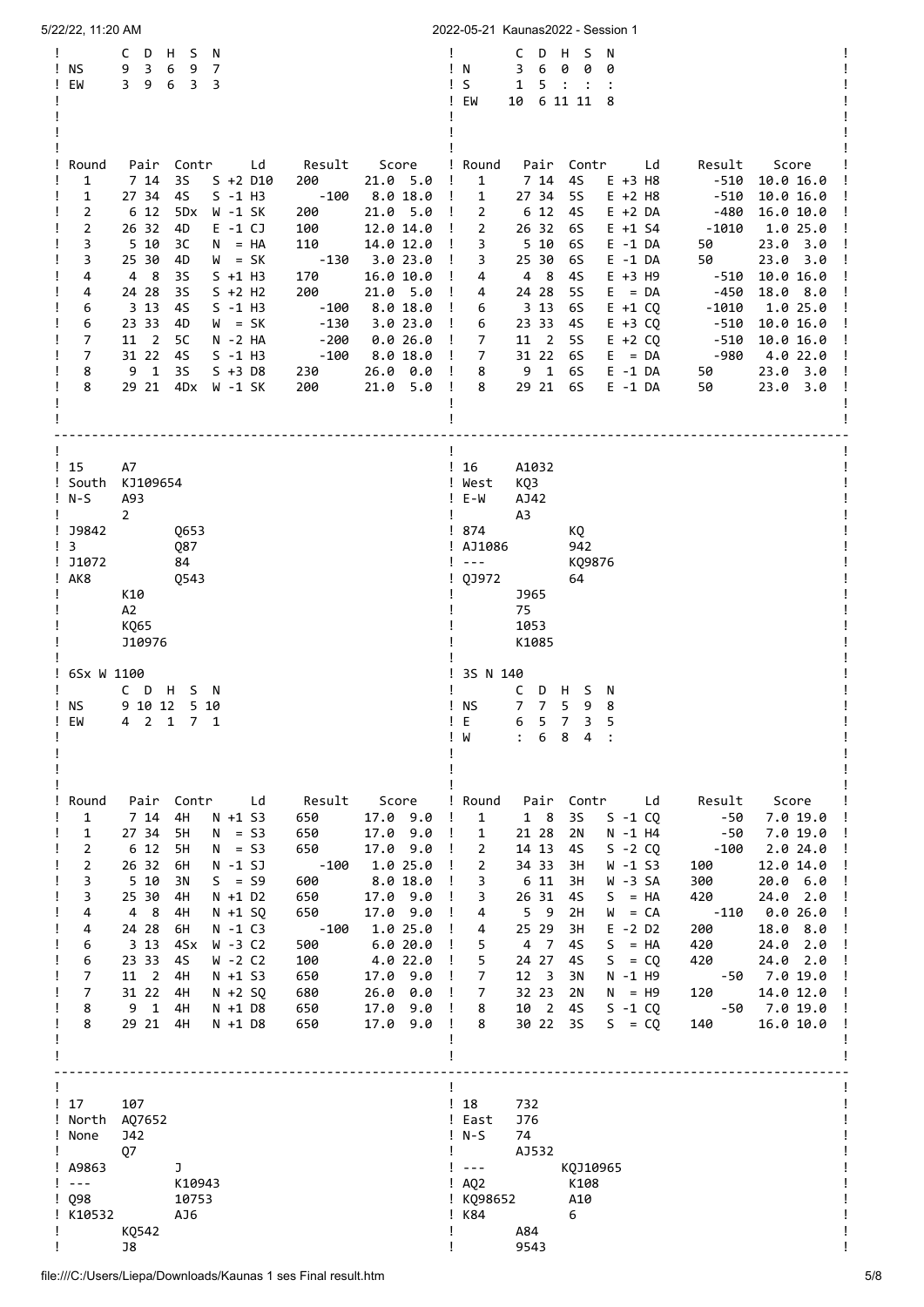| 5/22/22, 11:20 AM                                                                                                                                                                                                                                                                                                                                                                                                                                                                                                                                                                  |                                                                                                                                                                                                                                                                                                                                                                                                                                                                                                                  |                                                                                                                    | 2022-05-21 Kaunas2022 - Session 1                                                                                                                                                                                                                                                                                                                                                                                                                                                                                                                                                                                                                                                                                                                                                                                                                 |
|------------------------------------------------------------------------------------------------------------------------------------------------------------------------------------------------------------------------------------------------------------------------------------------------------------------------------------------------------------------------------------------------------------------------------------------------------------------------------------------------------------------------------------------------------------------------------------|------------------------------------------------------------------------------------------------------------------------------------------------------------------------------------------------------------------------------------------------------------------------------------------------------------------------------------------------------------------------------------------------------------------------------------------------------------------------------------------------------------------|--------------------------------------------------------------------------------------------------------------------|---------------------------------------------------------------------------------------------------------------------------------------------------------------------------------------------------------------------------------------------------------------------------------------------------------------------------------------------------------------------------------------------------------------------------------------------------------------------------------------------------------------------------------------------------------------------------------------------------------------------------------------------------------------------------------------------------------------------------------------------------------------------------------------------------------------------------------------------------|
| AK6<br>984                                                                                                                                                                                                                                                                                                                                                                                                                                                                                                                                                                         |                                                                                                                                                                                                                                                                                                                                                                                                                                                                                                                  |                                                                                                                    | J3<br>Q1097                                                                                                                                                                                                                                                                                                                                                                                                                                                                                                                                                                                                                                                                                                                                                                                                                                       |
| ! 3C E -110<br>$\mathsf{C}$<br>D<br>S.<br>H.<br>N<br>3<br>4<br>5<br>6<br>5<br>!N<br>! S<br>4<br>5<br>$\ddot{\cdot}$<br>$\ddot{\cdot}$<br>8<br>$7^{\circ}$<br>8<br>$\overline{7}$<br>! EW<br>9                                                                                                                                                                                                                                                                                                                                                                                      |                                                                                                                                                                                                                                                                                                                                                                                                                                                                                                                  | ! 6D E -920<br><b>NS</b><br>E<br>W                                                                                 | CDHSN<br>5 0<br>4<br>$\overline{2}$<br>3<br>7 12<br>9 1 1<br>7<br>$\mathbb{R}^2$<br>8<br>$\ddot{\cdot}$<br>$\ddot{\cdot}$                                                                                                                                                                                                                                                                                                                                                                                                                                                                                                                                                                                                                                                                                                                         |
| Contr<br>Round<br>Pair<br>Ld<br>4H<br>1<br>$1 \quad 8$<br>$S - 3 SA$<br>1<br>21 28<br>3Hx<br>$S - 2 SA$<br>2<br>14 13<br>2S<br>W -1 CQ<br>2<br>34 33<br>2H<br>$N - 2 S3$<br>3<br>6 11<br>3H<br>$N - 2 SJ$<br>3<br>$S - 1 C3$<br>26 31<br>2H<br>5 <sub>9</sub><br>N -3 CA<br>4<br>3H<br>$N - 3 SJ$<br>25 29<br>3H<br>4<br>5<br>$S - 4$ D8<br>4 7<br>4H<br>5<br>24 27<br>$N - 3 SJ$<br>4H <sub>x</sub><br>7<br>12 <sup>3</sup><br>2H <sub>x</sub><br>$S - 1 SA$<br>7<br>32 23<br>3H<br>$S - 1 C3$<br>$\overline{2}$<br>$S - 1 SA$<br>8<br>10<br>2H<br>30 22<br>8<br>2H<br>$N - 1 SJ$ | Result<br>Score<br>$-150$<br>8.018.0<br>Ţ<br>$-300$<br>2.024.0<br>$\mathbf{I}$<br>50<br>$26.0\quad 0.0$<br>$\mathbf{I}$<br>$-100$<br>14.0 12.0<br>Ţ<br>$-100$<br>14.0 12.0<br>Ţ<br>21.0 5.0<br>-50<br>$\mathbf{I}$<br>8.018.0<br>$-150$<br>$\mathbf{I}$<br>$-150$<br>8.018.0<br>Ţ<br>$-200$<br>4.0 22.0<br>$\mathbf{I}$<br>-500<br>0.026.0<br>$\mathbf{I}$<br>$-100$<br>14.0 12.0<br>Ţ<br>-50<br>21.0 5.0<br>$\mathbf{I}$<br>5.0<br>21.0<br>-50<br>$\perp$<br>-50<br>$21.0$ 5.0<br>Ţ                             | ! Round<br>1<br>$\mathbf{1}$<br>$\overline{2}$<br>2<br>3<br>3<br>4<br>4<br>5<br>5<br>7<br>7<br>8<br>8              | Contr<br>Ld<br>Result<br>Score<br>Pair<br>1 8<br>4S<br>$E + 1 C7$<br>-450<br>15.0 11.0<br>21 28<br>7D<br>W -1 CA<br>50<br>$26.0\quad 0.0$<br>14 13<br>45<br>$E + 1$ $DJ$<br>$-450$<br>15.0 11.0<br>$-450$<br>34 33<br>45<br>$E + 1 S3$<br>15.0 11.0<br>6 11<br>45<br>$E + 2$ H5<br>$-480$<br>2.024.0<br>26 31<br>$E + 1 S2$<br>4S<br>$-450$<br>15.0 11.0<br>59<br>$E + 1 C7$<br>4S<br>-450<br>15.0 11.0<br>25 29<br>$E + 1 C2$<br>4S<br>$-450$<br>15.0 11.0<br>$\overline{7}$<br><b>5S</b><br>4<br>E.<br>$= C7$<br>$-450$<br>15.0 11.0<br>24 27<br>45<br>$E + 1 C7$<br>$-450$<br>15.0 11.0<br>12 <sup>3</sup><br>4S<br>$E + 2 D3$<br>$-480$<br>2.024.0<br>32 23<br>$E + 1 C10$<br>45<br>$-450$<br>15.0 11.0<br>$\overline{\phantom{2}}$<br>10<br><b>4S</b><br>$W + 1 DJ$<br>$-450$<br>15.0 11.0<br>30 22<br>4S<br>$E + 2$ H5<br>$-480$<br>2.024.0 |
| ! 19<br>873<br>! South<br>K43<br>! E-W<br>985<br>A972<br>! AKJ104<br>65<br>1082<br>! A<br>! AKJ2<br>01073<br>$!$ J83<br>KQ106<br>Q92<br>QJ9765<br>64<br>54                                                                                                                                                                                                                                                                                                                                                                                                                         |                                                                                                                                                                                                                                                                                                                                                                                                                                                                                                                  | !20<br>! West<br>! All<br>! 98654<br>! 8765<br>! 7<br>! AJ4                                                        | AQ32<br>942<br>J3<br>10832<br>$\overline{7}$<br>KQ10<br>AKQ84<br>Q765<br>KJ10<br>AJ3<br>109652<br>K9                                                                                                                                                                                                                                                                                                                                                                                                                                                                                                                                                                                                                                                                                                                                              |
| ! 6S W -1430<br>C D H S N<br>$1\quad1$<br>ΝS<br>6 1 1<br>EW<br>12 12 7 12 10                                                                                                                                                                                                                                                                                                                                                                                                                                                                                                       |                                                                                                                                                                                                                                                                                                                                                                                                                                                                                                                  | 2H W -110<br><b>NS</b><br>EW                                                                                       | C<br>DHSN<br>5<br>4<br>5<br>$5 -$<br>6<br>8 7 8<br>7 <sub>7</sub>                                                                                                                                                                                                                                                                                                                                                                                                                                                                                                                                                                                                                                                                                                                                                                                 |
| Pair Contr Ld<br>Round<br>2 <sub>9</sub><br>3N<br>$E + 1$ H7<br>$\mathbf{1}$<br>22 29<br>W +1 H4<br>1<br>45<br>$\mathbf{2}$<br>$1 \quad 7$<br>3S<br>$W + 3$ H4<br>21 27<br>2<br>$W + 2 HK$<br>45<br>3<br>13 12<br>W +1 CA<br>5D<br>33 32<br>$S - 4 S3$<br>3<br>4H <sub>x</sub><br>4<br>6 10<br>45<br>$W + 2 S8$<br>4<br>26 30<br>3N<br>$E + 1$ H6<br>5<br>5 <sub>8</sub><br>W +4 H3<br>2S<br>5<br>W +3 H3<br>25 28<br>2S<br>W +2 S7<br>6<br>4 14<br>4S<br>$W + 2 HK$<br>24 34<br>45<br>6<br>8<br>$11 \quad 3$<br>3N<br>$E + 1$ H7<br>8<br>31 23<br>3N<br>$E + 1$ HQ                | Result<br>Score<br>-630<br>15.0 11.0<br>Ţ<br>$-650$<br>10.0 16.0<br>Ţ<br>$-230$<br>$23.0$ $3.0$<br>$\mathbf{I}$<br>5.021.0<br>$-680$<br>$\mathbf{I}$<br>20.0 6.0<br>$-620$<br>$\mathbf{I}$<br>-800<br>0.026.0<br>Ţ<br>$-680$<br>5.021.0<br>$\mathbf{I}$<br>$-630$<br>15.0 11.0<br>$\perp$<br>$-230$<br>$23.0$ $3.0$<br>$\mathbf{I}$<br>$-200$<br>26.0 0.0<br>$\mathbf{I}$<br>5.0 21.0<br>-680<br>$\mathbf{I}$<br>5.0 21.0<br>-680<br>$\mathbf{I}$<br>-630<br>15.0 11.0<br>Ţ<br>-630<br>15.0 11.0<br>$\mathbf{I}$ | ! Round<br>$\mathbf{1}$<br>1<br>$\overline{2}$<br>$\overline{2}$<br>3<br>3<br>4<br>4<br>5<br>5<br>6<br>6<br>8<br>8 | Pair Contr<br>Result<br>Ld<br>Score<br>$2 \quad 9$<br>2C<br>$E - 1$ D5<br>100<br>19.0 7.0<br>22 29<br>$E - 2$ D9<br>3N<br>200<br>24.0 2.0<br>$-110$<br>$1 \quad 7$<br>3D<br>$E = SJ$<br>7.0 19.0<br>21 27<br>$E - 2$ D5<br>200<br>24.0 2.0<br>3N<br>13 12<br>$N - 1 DA$<br>1S<br>$-100$<br>12.0 14.0<br>33 32<br>2C<br>$E = S3$<br>-90<br>15.0 11.0<br>6 10<br>2C<br>$-110$<br>7.0 19.0<br>$E + 1 S10$<br>19.0 7.0<br>26 30<br>3N<br>$E - 1 HJ$<br>100<br>5 <sub>8</sub><br>$E + 1$ D5<br>2N<br>$-150$<br>2.024.0<br>25 28<br>2C<br>$E = SJ$<br>-90<br>15.0 11.0<br>4 14<br>$E + 2 D2$<br>1D<br>$-110$<br>7.0 19.0<br>$E = D5$<br>24 34<br>3N<br>-600<br>0.026.0<br>$11 \quad 3$<br>2C<br>$E + 1$ D10<br>-110<br>7.0 19.0<br>31 23<br>3N<br>$E - 2 SJ$<br>200<br>24.0 2.0                                                                         |
| $\frac{1}{21}$<br>1083<br>! North<br>1052<br>$!$ N-S<br>6542<br>AQ10<br>$\mathbf{I}$<br>! Q942<br>A76<br>A98<br>! KJ6                                                                                                                                                                                                                                                                                                                                                                                                                                                              |                                                                                                                                                                                                                                                                                                                                                                                                                                                                                                                  | $\frac{1}{22}$<br>! East<br>$! \quad E-W$<br>$\mathbf{I}$<br>$!$ Q1083<br>$\frac{1}{2}$ K7                         | 9654<br>AJ3<br>Q<br>AK1086<br>AK72<br>852                                                                                                                                                                                                                                                                                                                                                                                                                                                                                                                                                                                                                                                                                                                                                                                                         |